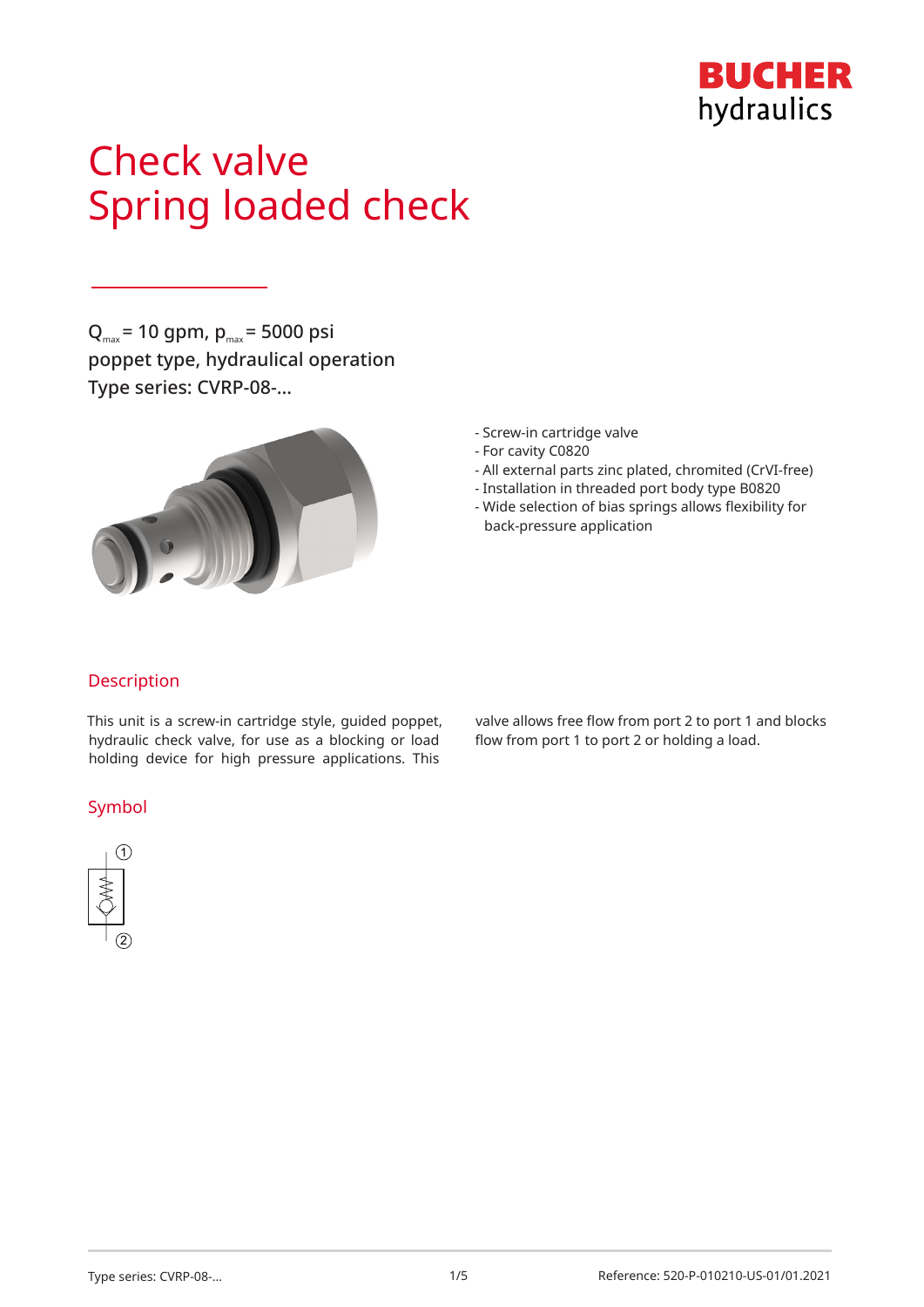

## Technical data

| <b>General Characteristics</b> | Description, value, unit                              |
|--------------------------------|-------------------------------------------------------|
| Function group                 | Check valve                                           |
| Function                       | Spring loaded check                                   |
| Design                         | Screw-in cartridge valve                              |
| Controls                       | hydraulical operation                                 |
| Characteristic                 | poppet type                                           |
| Construction size              | SAE 08 / nominal size 5                               |
| Thread size                    | 3/4-16 UNF-2A                                         |
| Mounting attitude              | unrestricted                                          |
| Weight                         | $0.20$ lb                                             |
| Cavity acc. factory standard   | For cavity C0820                                      |
| Tightening torque steel        | $37.5$ ft $\cdot$ lb                                  |
| Tightening torque aluminium    | $27.5$ ft $\cdot$ lb                                  |
| Tightening torque tolerance    | ± 5%                                                  |
| Minimum ambient temperature    | $-22$ °F                                              |
| Maximum ambient temperature    | $+248 °F$                                             |
| Surface protection             | All external parts zinc plated, chromited (CrVI-free) |
| Available seal types           | several seal types available, see ordering code       |
| Seal kit order number          | NBR: SKN-0821 / SKV-0821                              |

| <b>Hydraulic Characteristics</b>                                              | <b>Description, value, unit</b>                                                     |
|-------------------------------------------------------------------------------|-------------------------------------------------------------------------------------|
| Maximum operating pressure                                                    | 5000 psi                                                                            |
| Maximum flow rate                                                             | $10$ qpm                                                                            |
| Flow direction                                                                | see symbol                                                                          |
| Hydraulic fluid                                                               | All general purpose hydraulic fluids such as MIL-H-5606, SAE-<br>#10, SAE-#20, etc. |
| Minimum fluid temperature                                                     | $-13 °F$                                                                            |
| Maximum fluid temperature                                                     | $+176$ °F                                                                           |
| Viscosity range                                                               | 10  500 mm <sup>2</sup> /s (cSt)                                                    |
| Recommended viscosity range                                                   | 15  250 mm <sup>2</sup> /s (cSt)                                                    |
| Minimum fluid cleanliness (cleanlineless class according to ISO<br>4406:1999) | class 18/16/13                                                                      |
| Internal leakage flow rate                                                    | 5 drops/min maximum at 5000 psi                                                     |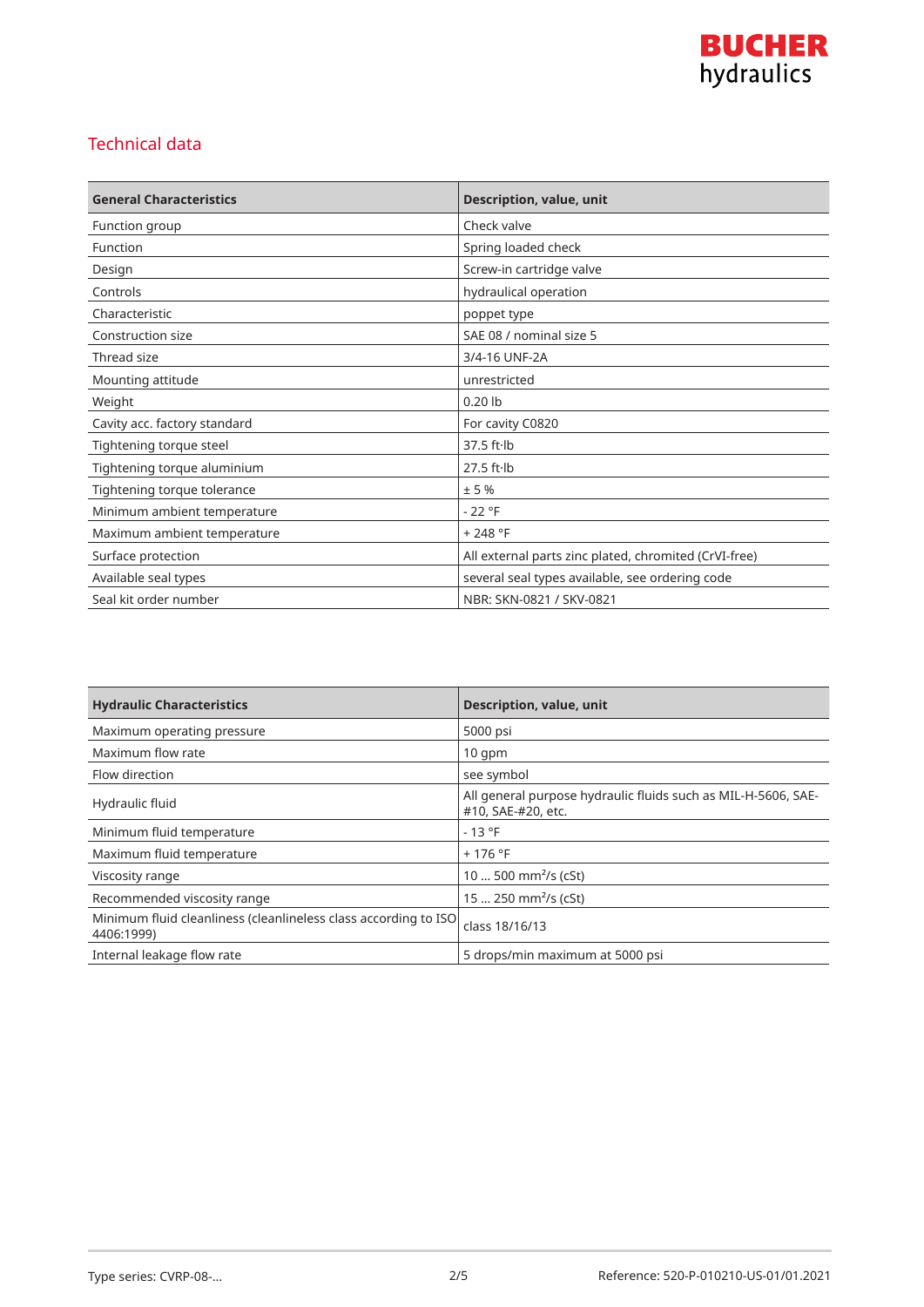

# Performance graphs

measured with oil viscosity 28.5 mm²/s (cSt)

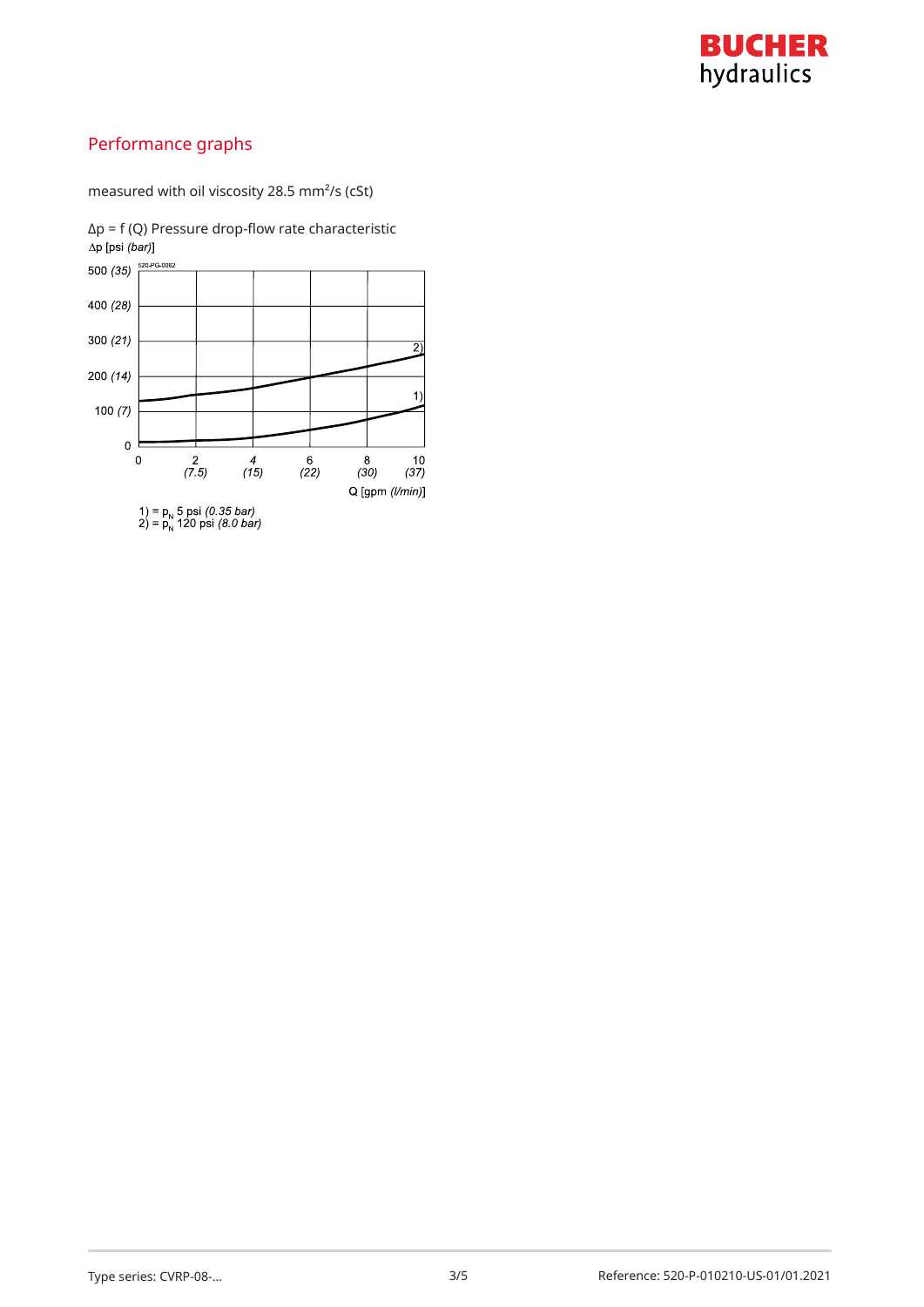

## Dimensions and sectional view

**Beispiel für die Masseinheit: Example for the dimensional units:**  $.031 = 0.031"$  inch I  $(0.79) = 0.79$  mm millimeter



## Installation information



#### **ATTENTION!**

Only qualified personnel with mechanical skills may carry out any maintenance work. Generally, the only work that should ever be undertaken is to check, and possibly replace, the seals. When changing seals, oil or grease the new seals thoroughly before fitting them.



#### **NOTE!**

The seals are not available individually. The seal kit order number can be found in the chapter "Technical data".



## **NOTE!**

1) When fitting the screw-in cartridge valve, use the specified tightening torque. The value can be found in the chapter "Technical data".